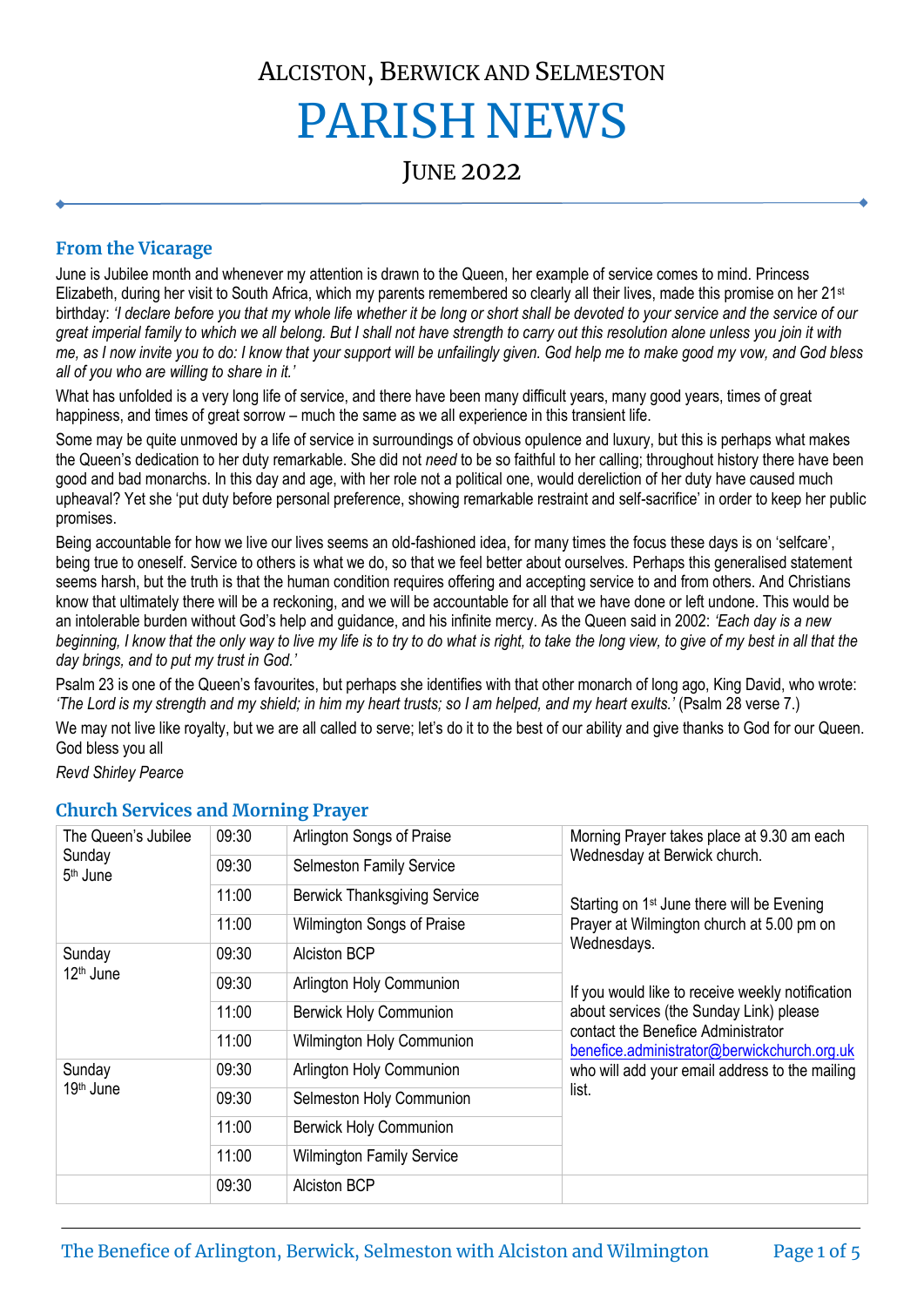| Sunday<br>26 <sup>th</sup> June | 09:30 | Arlington Holy Communion         |  |
|---------------------------------|-------|----------------------------------|--|
|                                 | 11:00 | <b>Berwick Holy Communion</b>    |  |
|                                 | 11:00 | <b>Wilmington Holy Communion</b> |  |

# **Forthcoming Benefice Events at Wilmington**

Organized by the PCC of St Mary's and St Peter's Church — and everyone's welcome.

#### *Friday 3rd to Sunday 5th June* — **Jubilee Flower Festival**

You are invited to bring your tributes as we commemorate the Queen's reign. Flower arrangements, or any other handcrafted floral tribute or bunting, will be welcome. Please bring them to the church by Thursday morning.

#### *11.00 am Sunday 5th June* — **Jubilee Songs of Praise**

A service of music and hymns to mark this special jubilee. Please do join us.

#### *2.00 pm Saturday 9th July* — **'I spy!' What's Outside the Church?**

Explore the churchyard, and find flora and fauna, particular graves of significance, and other features unique to this little corner of God's acre. Prizes for the fastest to complete the challenge.

*Shirley Pearce*

# **Berwick Village Platinum Jubilee Party**



*3.00 – 5.00 pm on Sunday 5th June at Berwick village hall and the recreation ground* Do come along to celebrate... There will be games for the children and an arts and craft competition. *Liz Golden/Sue Woodgate/Carol Palmer*

# **Dedication of Stained-Glass Window and Tea Party in Selmeston**

#### *3.00 pm. on Sunday 10th July at Selmeston Church and afterwards at The Old Vicarage.*

The new stained-glass window is to be installed in Selmeston Church (details in the May Parish News) at the end of June and the window will be dedicated at a service to be led by the Bishop of Lewes on Sunday 10<sup>th</sup> July. The service will be followed by a village tea party at The Old Vicarage to which everyone is welcome. The event will be free, with donations gratefully received.

As numbers will be restricted, we do need to know if you are going to attend, so please let me know by 1st July. Tel: 01323 811136 or Email: [stephlg@btconnect.com.](mailto:stephlg@btconnect.com)

*Stephanie Lewis-Grey*

# **Alciston and Selmeston Flower Show**

#### *Sunday 14th August at Alciston and Selmeston Village Hall*

Following on from the successful 50<sup>th</sup> anniversary show last year, we are hoping that this year's show will be even bigger and better. The show is open to anyone living in Alciston and Selmeston and to their friends and relatives, so please do encourage people to put in entries. Don't worry if you're a complete beginner or if you think your entries don't stand a chance. We all think that and sometimes get a nice surprise. It's a fun show and a chance to catch up with, or get to know, your neighbours over a cup of tea, a pint of beer or a glass of wine.

By now you should have received a schedule for this year's show. If you haven't already had one, or if you would like an online copy to send to friends and relatives, please contact Jan Matthews.

NB We are always looking for additional help on the day, so if you think you have time, please let us know. Also, we're always keen to recruit more representatives onto the committee, particularly from Alciston, which is underrepresented. If you do feel you're able to help, please ring Jan Mathews (811380) or Margaret Weller (811396). Hopefully, we will see you at the Flower Show!

*Jan Matthews-Moulding*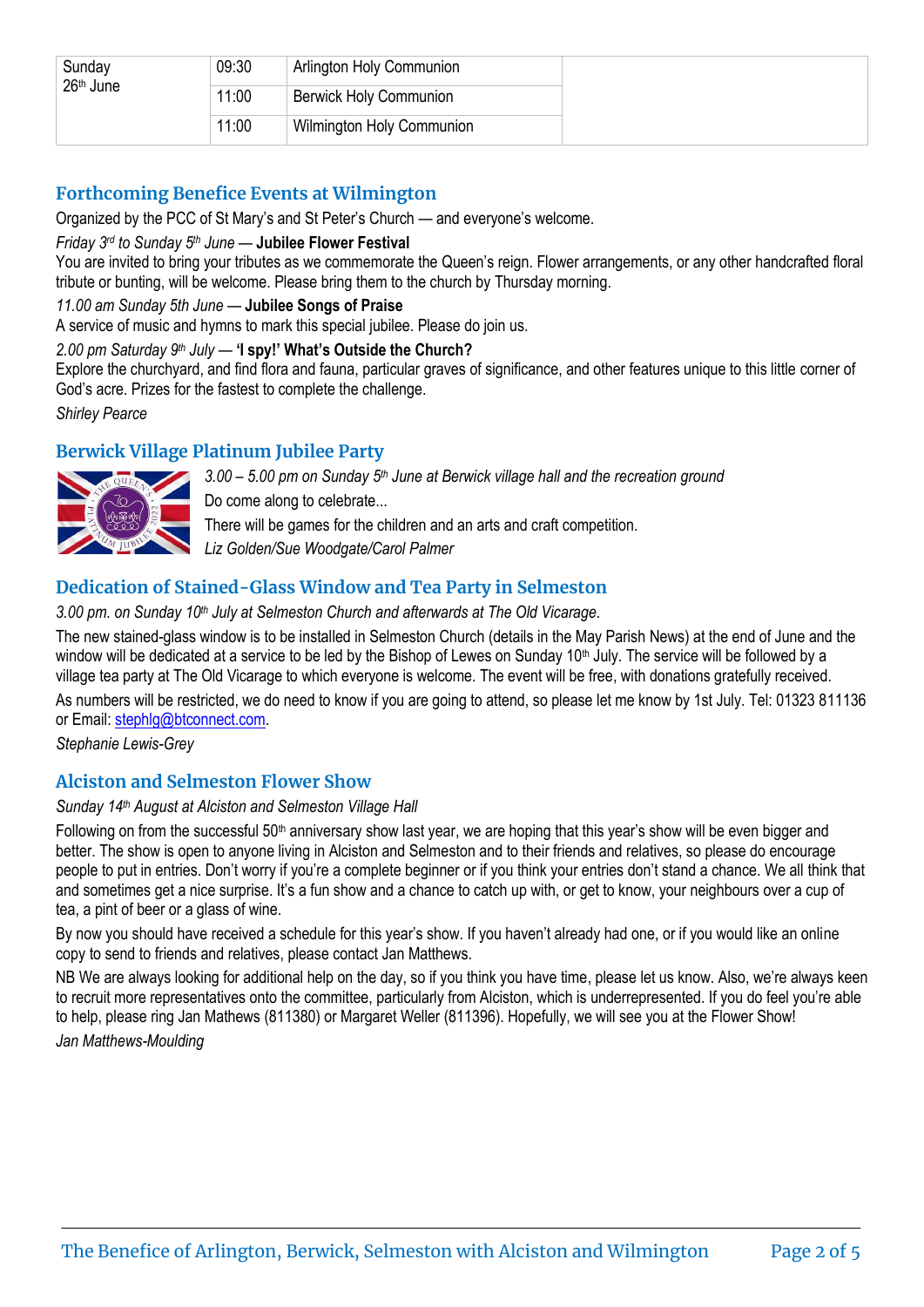## **Berwick Produce Show 2022**

#### *2.00 pm Saturday 20th August at Berwick Village Hall*

The Berwick Produce Show is back - please put this date in your diaries! Having decided not to run our show last year we are full steam ahead with planning the 2022 show. The show will be on the playing fields behind the village hall. It is a great family day out with classes for all ages, there will also be our usual family dog show.

Show schedules will be distributed in April; if anyone would like to put an advertisement in the show schedule, please email me at [sue.woodgate1@btinternet.com](mailto:sue.woodgate1@btinternet.com)

*Sue Woodgate* 

## **June Gardener's Diary**

This month is the last chance to sow main crop Carrots for them to be ready for harvesting in September or October. Also, Peas sown early in the month should still be ready in September.

Sow Swedes if they've not already been done and French Beans can go in for a second crop. Continue to sow Beetroot, Spring Onions, Turnips, Lettuces, and Radishes with some at the beginning of the month and some near the end.

This is also the last chance to sow Runner Beans and with a bit of luck will give you a crop as late as October.

Watering is especially important in dry weather. Keep the roots of all plant moist but not soaking wet. Hopefully, this month we will be harvesting some of the early sowings - i.e. Potatoes, Radishes, Turnips, Carrots, Peas and a few more. *Lisa Collington*

## **Fly Tipping**

Residents across East Sussex are set to benefit from changes to the rules at local tips. Households will no longer have to pay to get rid of DIY waste under government plans that will change the rules that currently allows some Local Authorities, such as East Sussex County Council, to charge for DIY waste from households. Under the proposals, household DIYers would not be charged to get rid of waste -- including plasterboards, bricks, and bath units. This is part of a fresh move to crack down on fly-tipping, which has increased since the beginning of the pandemic.

The Government banned backdoor charges on local residents disposing of household rubbish at household waste centres in 2015 and since then guidance has made clear that this includes DIY household waste. However, around a third of Local Authorities still charge for certain types of DIY waste, using rules designed for construction waste. The changes outlined in a technical consultation will change this rule and could save households charges for an individual item – for example, a sheet of plasterboard.

Fly-tipping is a crime which blights communities, poses a risk to public health and the environment, and costs up to £392 million a year. Local authorities dealt with 1.13 million fly-tipping incidents in 2020/21, up by 16% from 2019/20. Charging residents to dispose of their household waste cannot continue. We need to make it as easy as possible for residents to be able to dispose of household waste safely and properly, meaning that no one is using cost as an attempt to excuse fly-tipping. I fully back these plans to ensure that local council cannot charge residents for disposing of household waste anymore.

*Maria Caulfield, MP*

## **Recipe of the Month – Easy Strawberry, Mascarpone and Lemon Curd Tart**

#### Serves 6

#### **Ingredients**

125g Mascarpone 125g Greek yogurt 175g Lemon Curd Zest of 1 Lemon Sweet pastry case 400g Strawberries, hulled and sliced Icing Sugar, to dust

#### **Method**

Beat together the mascarpone and yogurt until smooth and then beat in the lemon curd and most of the lemon zest. Fill the pastry case evenly with this mixture and arrange the sliced strawberries over the filling. Chill for at least 30 minutes.

Just before serving, scatter the remaining lemon zest over the fruit and add a dusting of icing sugar.

*Valerie Shaw*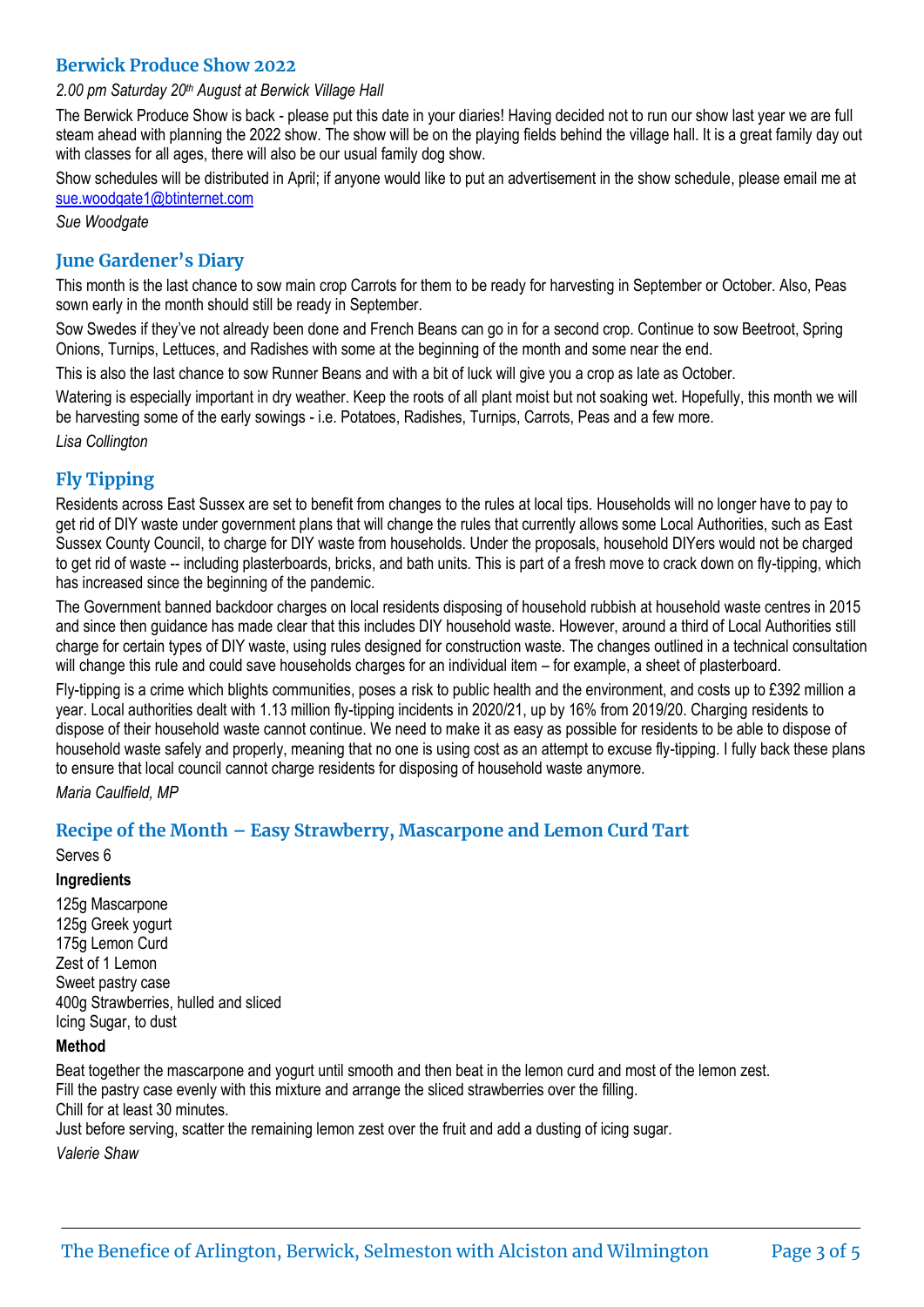# **Family Support Work (FSW)**

Thank you to all of you who joined us back in April for our Easter Walk. It was a fantastic day, and we hope that everybody enjoyed themselves. We hope that the event will raise around £5000 once all sponsorship money has been collected, which is a wonderful result and provides much-needed funds to support our East Sussex work.

Our new practitioners joined us at the start of May and are settling into their areas, meeting local contacts and beginning to build caseloads. We are so happy to have them on board so that we can offer our services to families in areas which have not had support for many years. You can find out more information about our new practitioners on our website or Facebook page. Work with families is really gathering speed now, and the challenges of coping with the cost of living increases are the key issue for most of them. We have also seen a rise in families being referred to us for domestic abuse reasons, which means a lot of very gentle and nurturing support is required.

'Open Garden' season is upon us now and there are many garden openings to look forward to over the coming months. Full details can be found on the Events page of our website, and we do hope you are able to join us at some of them. We are also planning many family events for the Jubilee weekend in various parts of Sussex, as well as a return to Warnham Park for the first time since 2019, and a new family day at Ashburnham.

If you collect items for our foodbank, we would be particularly grateful for jam and other spreads, rice, toiletries and household cleaning products. We are fully stocked with cereal, pasta and tea so please avoid these if possible. Thank you for your continued support of FSW's work.

April's work in numbers

- ◆ 189 individual visits and 474 calls with families supporting 355 adults and 331 children
- ◆ 19 supported meetings with other agencies
- ◆ 27 group sessions held supporting 379 parents and 242 children
- ◆ 188 food deliveries made

Prayer points

- ◆ Pray for our new family support practitioners, that they will quickly feel part of the team and their local communities
- ◆ Pray for all the children we support who are about to take GCSE exams

◆ Give thanks for new contacts made in recent months which may lead to new sources of financial and volunteer support *Nikki Kerr, FSW Director of Fundraising and Marketing*

# **Smile: A Poem by Spike Milligan**

Smiling is infectious, you catch it like the flu,

When someone smiled at me today, I started smiling too.

I passed around the corner and someone saw my grin. When he smiled, I realized I'd passed it on to him.

I thought about that smile, then I realized its worth. A single smile, just like mine could travel round the earth.

So, if you feel a smile begin, don't leave it undetected. Let's start an epidemic quick, and get the world infected!

*Jeremy Shaw*

# **Ghost Moth**

A few years ago, as the sun set over the South Downs, I was wandering through a wood on a twilight hike. Through the trees I noticed about a dozen figures decked out in brilliant white gathering in a small clearing. I hit the floor and, buried amongst the bracken, watched as other white figures joined them. Each individual slowly started swaying, swinging hypnotically like a pendulum suspended on an invisible wire. The whole silent scene felt eerie, otherworldly, ancient. I was spellbound and barely breathing, scared I would be discovered, and this mesmerising performance would end. As some of the figures swung fixed to their stations, others oscillated wildly, whirling and crashing into each other. The light was fading fast and as my surroundings dissolved into shadow the swaying white figures seemed luminous against the gloom. Then, as the full moon rose and illuminated the glade, the action slowed, the figures retreated, and I was left alone in the gloaming.

The ritual I had witnessed was the dance of the Ghost Moths: elaborate courtship behaviour performed by the males on warm summer evenings across Sussex. That moonlit glade had been temporarily transformed into a miniature moth disco where these incredible insects pirouetted, pranced, swaggered, and strutted in an attempt to attract a female. More 'Saturday Night Fever' than 'The Wicker Man'. And, like tiny Travoltas, the male Ghost Moths know that to stand out on a crowded dancefloor you need a flashy white suit. Their wings are whiter than white and look as though they have been hand-painted with Tipp-Ex. The female Ghost Moth has a more subdued wardrobe and wears pale yellow wings with elegant orange swirls. Males also have another trick up their sleeve (or in this case their trouser legs). Their hind legs contain furry scent-brushes, which release pheromones into the